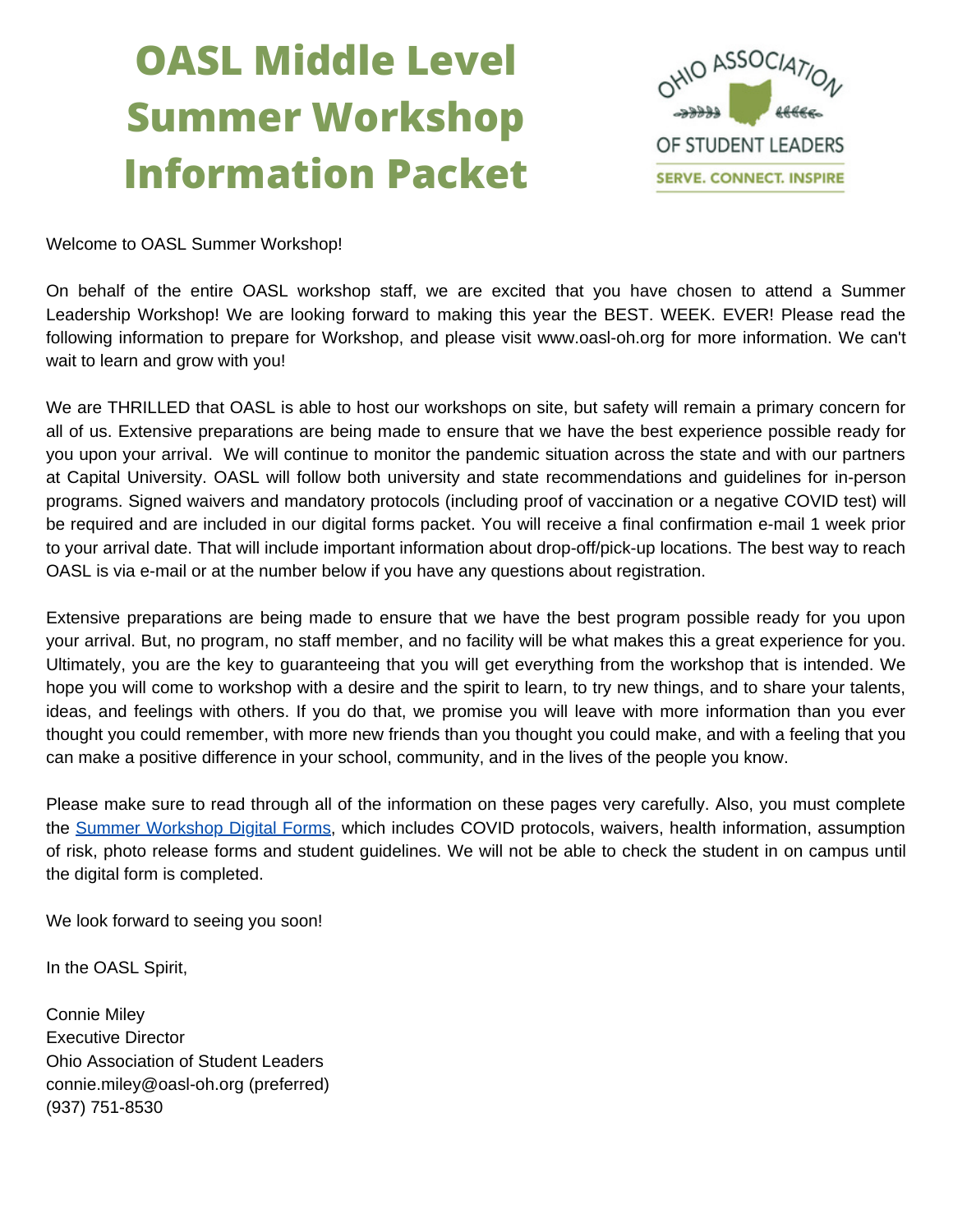

### **[Confirm you have registered for the correct workshop experience.](https://docs.google.com/forms/d/e/1FAIpQLSdlz6VFCGlRiKShvJeKHlWBMbOy6CWkDJF7jeBZu9wY3mOFsA/viewform)**

[Middle Level delegates attending for the first time should select "DELEGATE," second time](https://docs.google.com/forms/d/e/1FAIpQLSdlz6VFCGlRiKShvJeKHlWBMbOy6CWkDJF7jeBZu9wY3mOFsA/viewform) should select "ALT (Advanced Leadership Training)," and third time should select "ML3."

#### **[Arrival & Registration Information](https://docs.google.com/forms/d/e/1FAIpQLSdlz6VFCGlRiKShvJeKHlWBMbOy6CWkDJF7jeBZu9wY3mOFsA/viewform)**

- [Plan to arrive at your selected site to check-in between 2:00 and 3:00 p.m.](https://docs.google.com/forms/d/e/1FAIpQLSdlz6VFCGlRiKShvJeKHlWBMbOy6CWkDJF7jeBZu9wY3mOFsA/viewform)
	- If you are unable to arrive during this time, please contact either Krysten Bonacci (330- [212-2903\) or Anthony Paletta \(440-382-6922\). Krysten and Anthony serve as OASL's](https://docs.google.com/forms/d/e/1FAIpQLSdlz6VFCGlRiKShvJeKHlWBMbOy6CWkDJF7jeBZu9wY3mOFsA/viewform) Middle Level Directors.
	- We ask that you do not arrive early as our staff will be involved in final preparations. [Our first meal is dinner \(around 5:30 p.m.\), so please make sure you have eaten lunch](https://docs.google.com/forms/d/e/1FAIpQLSdlz6VFCGlRiKShvJeKHlWBMbOy6CWkDJF7jeBZu9wY3mOFsA/viewform) prior to your arrival.
	- [Upon arrival, we ask that you leave all belongings in your car and proceed inside to the](https://docs.google.com/forms/d/e/1FAIpQLSdlz6VFCGlRiKShvJeKHlWBMbOy6CWkDJF7jeBZu9wY3mOFsA/viewform) check-in area. Remember, we will need your [Summer Workshop Digital Forms](https://docs.google.com/forms/d/e/1FAIpQLSdlz6VFCGlRiKShvJeKHlWBMbOy6CWkDJF7jeBZu9wY3mOFsA/viewform) [completed before you can be checked in.](https://docs.google.com/forms/d/e/1FAIpQLSdlz6VFCGlRiKShvJeKHlWBMbOy6CWkDJF7jeBZu9wY3mOFsA/viewform)
	- o [If you have a balance due, you should bring that in as well. Once you have received your](https://docs.google.com/forms/d/e/1FAIpQLSdlz6VFCGlRiKShvJeKHlWBMbOy6CWkDJF7jeBZu9wY3mOFsA/viewform) name tag, room key, and meal bracelet, our staff will assist you in moving your belongings into your room.
	- [Please note: the University charges a lost key fee that will be collected on Thursday for](https://docs.google.com/forms/d/e/1FAIpQLSdlz6VFCGlRiKShvJeKHlWBMbOy6CWkDJF7jeBZu9wY3mOFsA/viewform) any student who loses their room key. These fees range from \$50 - \$75, depending on the campus.

### **[Clothing](https://docs.google.com/forms/d/e/1FAIpQLSdlz6VFCGlRiKShvJeKHlWBMbOy6CWkDJF7jeBZu9wY3mOFsA/viewform)**

- [Casual attire \(shorts, t-shirts, jeans\) will be appropriate during the week.](https://docs.google.com/forms/d/e/1FAIpQLSdlz6VFCGlRiKShvJeKHlWBMbOy6CWkDJF7jeBZu9wY3mOFsA/viewform)
- [Shoes or sandals MUST be worn at all times. You will need athletic shoes for some of the](https://docs.google.com/forms/d/e/1FAIpQLSdlz6VFCGlRiKShvJeKHlWBMbOy6CWkDJF7jeBZu9wY3mOFsA/viewform) recreational activities we have planned.
- [We appreciate your good judgment in making certain your clothing would be acceptable](https://docs.google.com/forms/d/e/1FAIpQLSdlz6VFCGlRiKShvJeKHlWBMbOy6CWkDJF7jeBZu9wY3mOFsA/viewform) under a moderate school dress code.
- [We do have a talent show during the week, so please bring any costume needs,](https://docs.google.com/forms/d/e/1FAIpQLSdlz6VFCGlRiKShvJeKHlWBMbOy6CWkDJF7jeBZu9wY3mOFsA/viewform) instruments, etc. [if you plan to participate.](https://docs.google.com/forms/d/e/1FAIpQLSdlz6VFCGlRiKShvJeKHlWBMbOy6CWkDJF7jeBZu9wY3mOFsA/viewform)
- [Please note that most of our indoor facilities are air-conditioned. You may wish to bring a](https://docs.google.com/forms/d/e/1FAIpQLSdlz6VFCGlRiKShvJeKHlWBMbOy6CWkDJF7jeBZu9wY3mOFsA/viewform) sweatshirt or light jacket.
- [Students DO NOT need to bring dress clothes. Attire is casual throughout.](https://docs.google.com/forms/d/e/1FAIpQLSdlz6VFCGlRiKShvJeKHlWBMbOy6CWkDJF7jeBZu9wY3mOFsA/viewform)
- [We recommend you bring an umbrella or other rain gear... just in case!](https://docs.google.com/forms/d/e/1FAIpQLSdlz6VFCGlRiKShvJeKHlWBMbOy6CWkDJF7jeBZu9wY3mOFsA/viewform)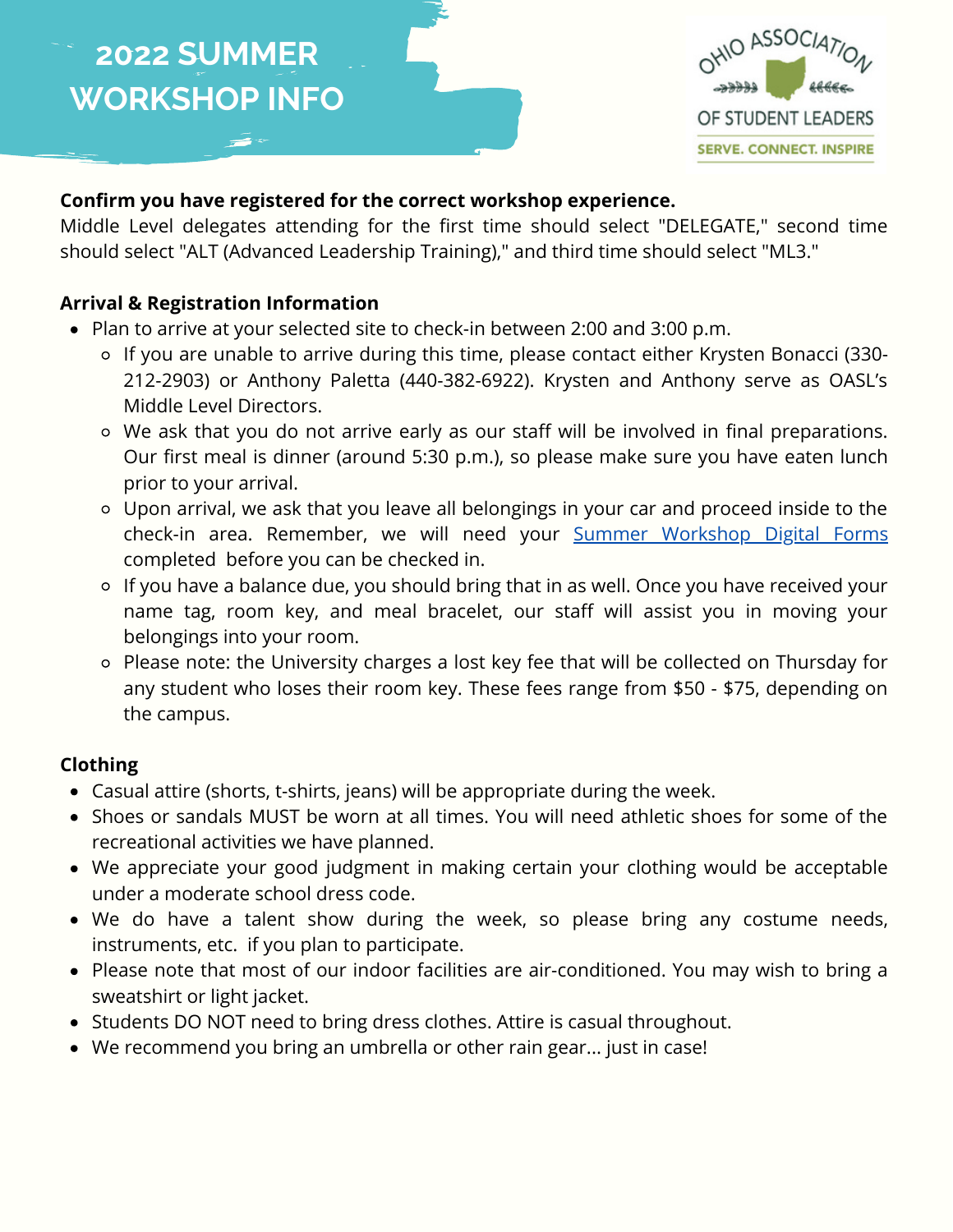

#### **Student Housing**

- All participants will be housed in the university's residence hall facilities.
- Staff members will also be in assigned rooms on the appropriate floor (male/female). In most cases, you will have 1 roommate. We intentionally house students in a room with someone from another school. We do not make exceptions to this policy. We recognize that students may feel unsure at first, but interacting with others is central to our workshop objectives. We encourage parents to assist their students in overcoming any anxiety associated with this component of our workshop.
- Please be sure to bring bedding (pillows, sheets, blanket, sleeping bag). These items are not provided by the university.
- You will need to bring towels, washcloths, etc. along with all of your needed personal items.
- The facilities are air-conditioned. No fans will be needed.
- You will be responsible for any damage you cause to your room as well as any extra cleaning charges that may be assessed.

#### **Meals/Food**

- All of your meals are provided, beginning with dinner on Wednesday evening through breakfast on Sunday morning.
- There are snack and beverage machines in the residence hall, so you might want to have some change on hand.
- Please do not bring snacks that contain nuts as we are in close quarters with others who may have allergies.
- Rooms may have a small refrigerator and/or microwave, so you may wish to bring other snacks with you as well. Remember – you will be sharing space with your roommate.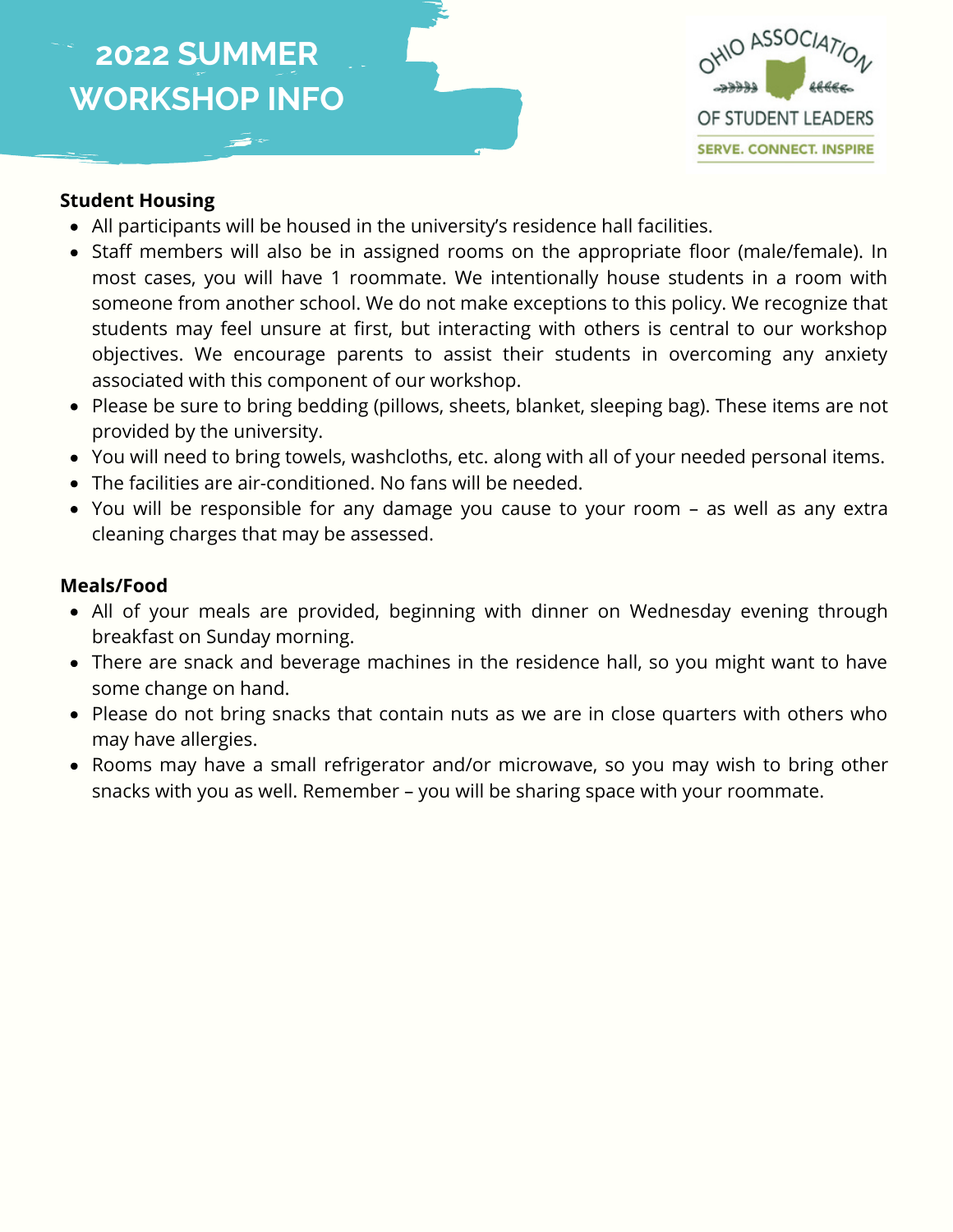

### **Medical Information/In Case of Emergency**

- The university is located near a hospital and emergency care facilities. All treatments in case of emergency or illness will be administered by professionals.
- Our workshop staff will not distribute any medication without signed parental consent.
- We ask that participants please be sure to include/check any common OTC medications that they may need during the week (aspirin, etc.) on the digital health form linked on the front page.
- Again, it is very important that each participant completes their digital health form. Please be sure to provide all information requested.

#### **Special Items**

- You will be provided with a workshop guidebook. You may also want to bring your own notebook, pens, markers, etc.
- You may want to bring along some "note sized" paper for sharing notes with new friends throughout the week.
- Anything you would need to participate in our talent show: music, costumes, instruments, etc.

### **Safety Information**

- The safety of all workshop participants is of the utmost importance to us!
- All participants are required to be with his/her assigned group at all times.
	- Staff members and/or Workshop Directors must be notified if there is a reason for an exception to this. At no time should any participant be alone.
- Each floor of the residence hall has a locked door at each end. These doors MUST be kept closed and locked at all times. Each participant will have a key that will allow access to his/her assigned floor.
- Each participant will have a key to his/her assigned room. Rooms should be kept locked at all times.
- Each participant is responsible for all of his/her personal belongings. OASL, nor our host university, is liable for lost or stolen items. It is recommended that items of value be left in locked rooms. If you carry things with you, be sure to keep it in your possession at all times.
- Outside access doors to the residence hall are locked by campus security each night.
- University campus safety officers are on call 24 hours a day.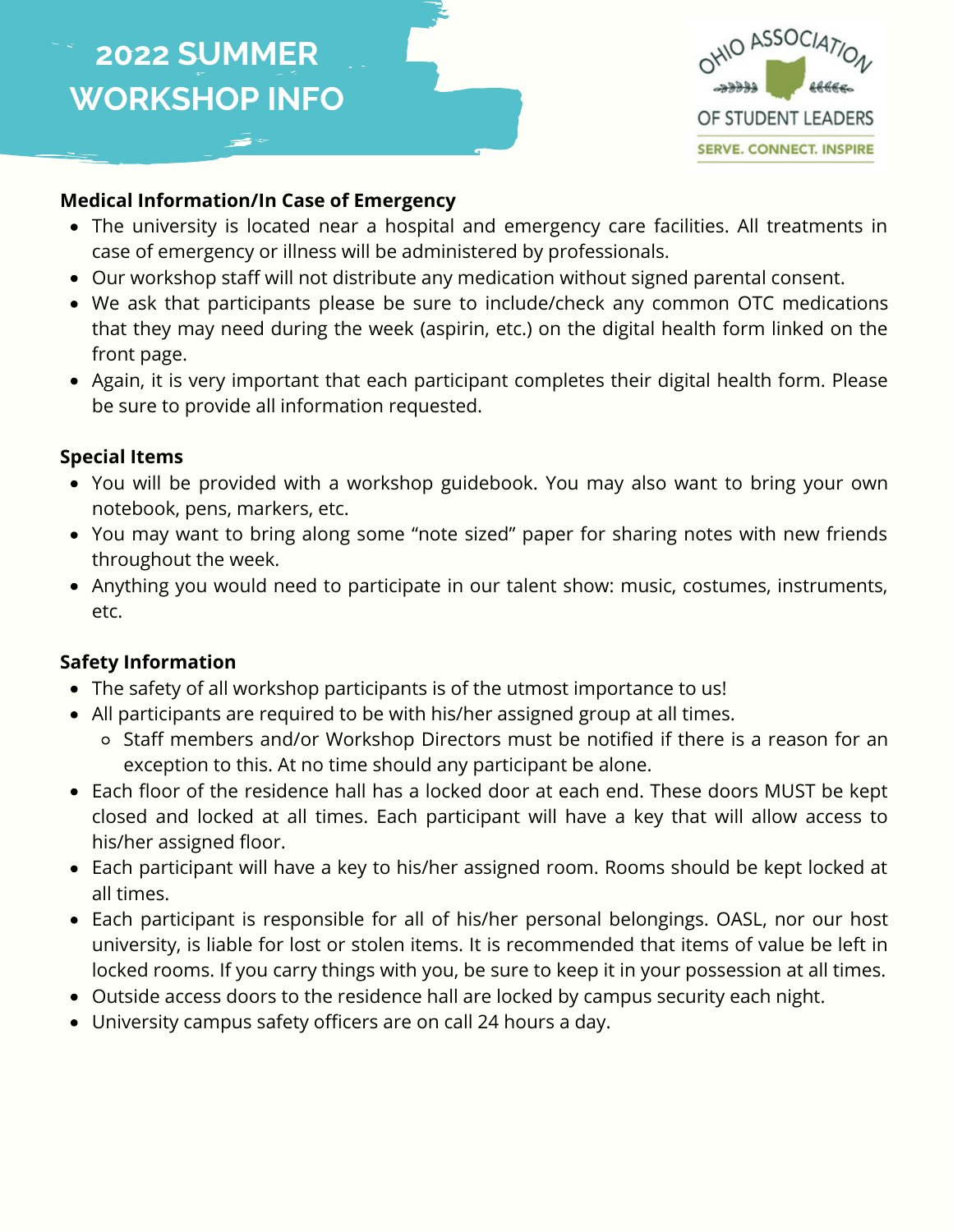

#### **Cancellations**

- If you are unable to attend the workshop, please notify Connie Miley via email, at least 10 days in advance or as soon as possible: connie.miley@oasl-oh.org
	- **We have a limited number of spots for our workshops, so please allow someone else the opportunity to go if you can't make it.**
- We appreciate your courtesy in notifying us of your need to cancel, arrive late, etc.
- No refunds will be issued unless we receive notice of cancellation in writing at least 10 days prior to the start of the workshop. Note well that the \$100.00 deposit is non-refundable.

#### **Expectations for Conduct**

- Our students are the best of the best, and we are proud to rarely need to address participant behavior at our workshops.
- Each student is expected to participate and positively contribute to the learning experiences of the week.
- However, in the event that a participant violates the student guidelines in the Summer Workshop Digital Form, he/she may be subject to immediate dismissal at the discretion of the Workshop Director and at the expense of the participant/participant's family.

#### **COVID-19 Updates & Protocols**

- Safety is a primary concern for all of us. Barring any negative changes to the current status surrounding the pandemic, we are confident the measures we will have in place will be effective.
- We will continue to monitor the pandemic situation across the United States and with Capital University. OASL will follow both university and state recommendations and guidelines.
- All COVID-related guidelines and protocols for workshop are outlined in the Forms packet.
- All workshop participants *must* agree to adhere to the guidelines and protocols. Full cooperation will be mandatory.

**It is important that you plan to arrive to your workshop on time. Students are expected to remain for the entirety of the workshop. We ask that rides be arranged for prompt pick-up on Sunday at 12:30 p.m. Please do not arrive too early.**